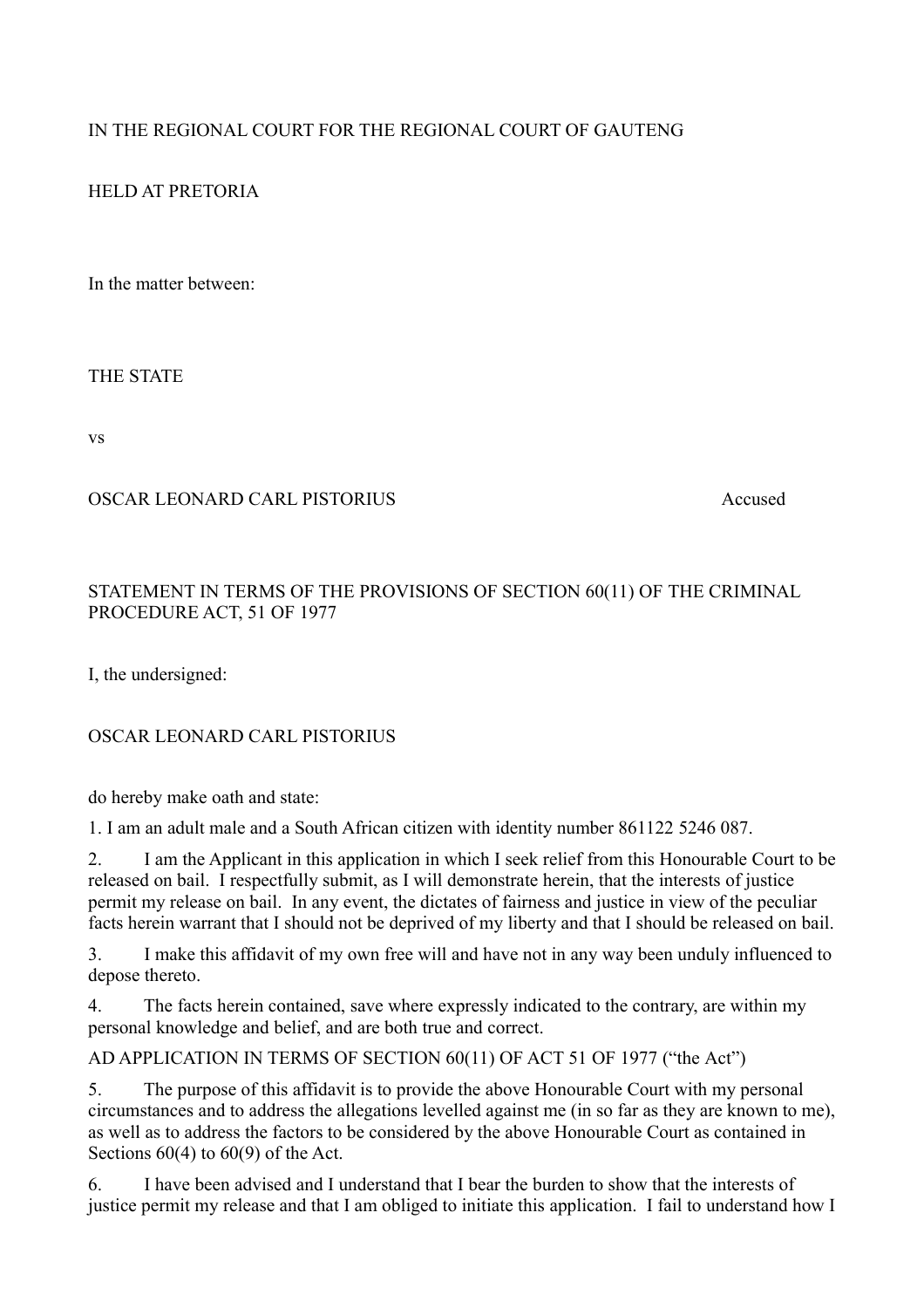could be charged with murder, let alone premeditated murder, as I had no intention to kill my girlfriend, Reeva Steenkamp ("Reeva"). However, I will put factors before the Honourable Court to show that it is in the interests of justice to permit my release on bail.

7. I state that the State will not be able to present any objective facts that I committed a planned or premeditated murder. For this reason I will hereunder deal with the events which occurred that evening. The objective facts will not refute my version as it is the truth.

#### PERSONAL CIRCUMSTANCES

8. I am a professional athlete and reside at 286 Silverwoods Estate, Silverlakes Drive, Silverlakes, Pretoria.

9. I was born on 22 November 1986, at Johannesburg. I have resided in the Republic of South Africa ("the RSA") all my life, and although I frequently travel abroad to participate in international sporting events, I regard South Africa as my permanent place of abode. I have no intention to relocate to any other country as I love my country.

10. I own immovable assets in South Africa, which consist of the following:

10.1 The immovable property in which I currently reside, at 286 Silverwoods Estate, Silverlakes Drive, Silverlakes, Pretoria ("the residential premises"). This property is valued at approximately R5 million and is encumbered by a mortgage bond in the amount of approximately R2 million.

10.2 Two further immovable properties located within Weeping Willow Estates, Pretoria East, which properties have a combined value of approximately R1,6 million. Both properties are bonded to an aggregate value of approximately R1 million.

10.3 A vacant stand in Langebaan, Western Cape, which has a value of approximately R1,7 million. This property is not bonded.

11. I own movable assets comprised of household furniture and effects, motor vehicles and jewellery, which are valued in excess of R500 000,00.

12. My friends and family reside in the RSA, although I also have friends abroad.

13. My professional occupation currently provides me with an income of approximately R5,6 million per annum.

14. I have cash investments in excess of R1 million at various banks within the RSA.

15. I have never been convicted of any criminal offences either in the RSA or elsewhere. There are no outstanding cases, other than the present, being investigated against me by the South African Police Services ("SAPS").

## 16. MERITS

16.1 My legal representatives have explained the provisions of Section 60(11) of the Act to me. I respectfully make the following submissions in this regard:

16.2 I have been informed that I am accused of having committed the offence of murder. I deny the aforesaid allegation in the strongest terms.

16.3 I am advised that I do not have to deal with the merits of the case for purposes of the bail application. However, I believe that it is appropriate to deal with the merits in this application, particularly in view of the State's contention that I planned to murder Reeva. Nothing can be further from the truth and I have no doubt that it is not possible for the State to present objective facts to substantiate such an allegation, as there is no substance in the allegation. I do not know on what different facts the allegation of a premeditated murder could be premised and I respectfully request the State to furnish me with such alleged facts in order to allow me to refute such allegations.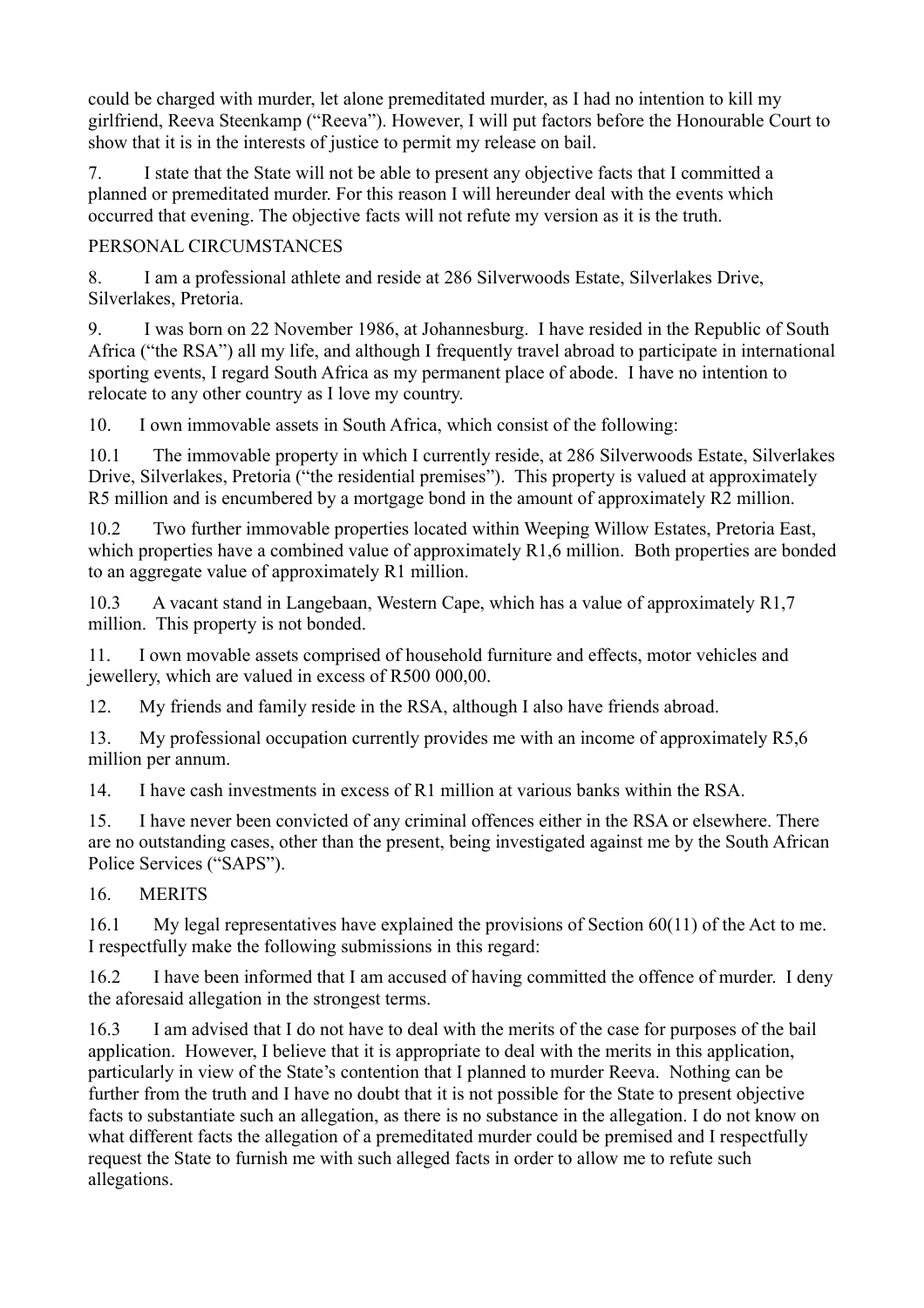16.4 On the 13th of February 2013 Reeva would have gone out with her friends and I with my friends. Reeva then called me and asked that we rather spend the evening at home. I agreed and we were content to have a quiet dinner together at home. By about 22h00 on 13 February 2013 we were in our bedroom. She was doing her yoga exercises and I was in bed watching television. My prosthetic legs were off. We were deeply in love and I could not be happier. I know she felt the same way. She had given me a present for Valentine's Day but asked me only to open it the next day.

16.5 After Reeva finished her yoga exercises she got into bed and we both fell asleep.

16.6 I am acutely aware of violent crime being committed by intruders entering homes with a view to commit crime, including violent crime. I have received death threats before. I have also been a victim of violence and of burglaries before. For that reason I kept my firearm, a 9 mm Parabellum, underneath my bed when I went to bed at night.

16.7 During the early morning hours of 14 February 2013, I woke up, went onto the balcony to bring the fan in and closed the sliding doors, the blinds and the curtains. I heard a noise in the bathroom and realised that someone was in the bathroom.

16.8 I felt a sense of terror rushing over me. There are no burglar bars across the bathroom window and I knew that contractors who worked at my house had left the ladders outside. Although I did not have my prosthetic legs on I have mobility on my stumps.

16.9 I believed that someone had entered my house. I was too scared to switch a light on.

16.10 I grabbed my 9mm pistol from underneath my bed. On my way to the bathroom I screamed words to the effect for him/them to get out of my house and for Reeva to phone the police. It was pitch dark in the bedroom and I thought Reeva was in bed.

16.11 I noticed that the bathroom window was open. I realised that the intruder/s was/were in the toilet because the toilet door was closed and I did not see anyone in the bathroom. I heard movement inside the toilet. The toilet is inside the bathroom and has a separate door.

16.12 It filled me with horror and fear of an intruder or intruders being inside the toilet. I thought he or they must have entered through the unprotected window. As I did not have my prosthetic legs on and felt extremely vulnerable, I knew I had to protect Reeva and myself. I believed that when the intruder/s came out of the toilet we would be in grave danger. I felt trapped as my bedroom door was locked and I have limited mobility on my stumps.

16.13 I fired shots at the toilet door and shouted to Reeva to phone the police. She did not respond and I moved backwards out of the bathroom, keeping my eyes on the bathroom entrance. Everything was pitch dark in the bedroom and I was still too scared to switch on a light. Reeva was not responding.

16.14 When I reached the bed, I realised that Reeva was not in bed. That is when it dawned on me that it could have been Reeva who was in the toilet. I returned to the bathroom calling her name. I tried to open the toilet door but it was locked. I rushed back into the bedroom and opened the sliding door exiting onto the balcony and screamed for help.

16.15 I put on my prosthetic legs, ran back to the bathroom and tried to kick the toilet door open. I think I must then have turned on the lights. I went back into the bedroom and grabbed my cricket bat to bash open the toilet door. A panel or panels broke off and I found the key on the floor and unlocked and opened the door. Reeva was slumped over but alive.

16.16 I battled to get her out of the toilet and pulled her into the bathroom. I phoned Johan Stander ("Stander") who was involved in the administration of the estate and asked him to phone the ambulance. I phoned Netcare and asked for help. I went downstairs to open the front door.

16.17 I returned to the bathroom and picked Reeva up as I had been told not to wait for the paramedics, but to take her to hospital. I carried her downstairs in order to take her to the hospital.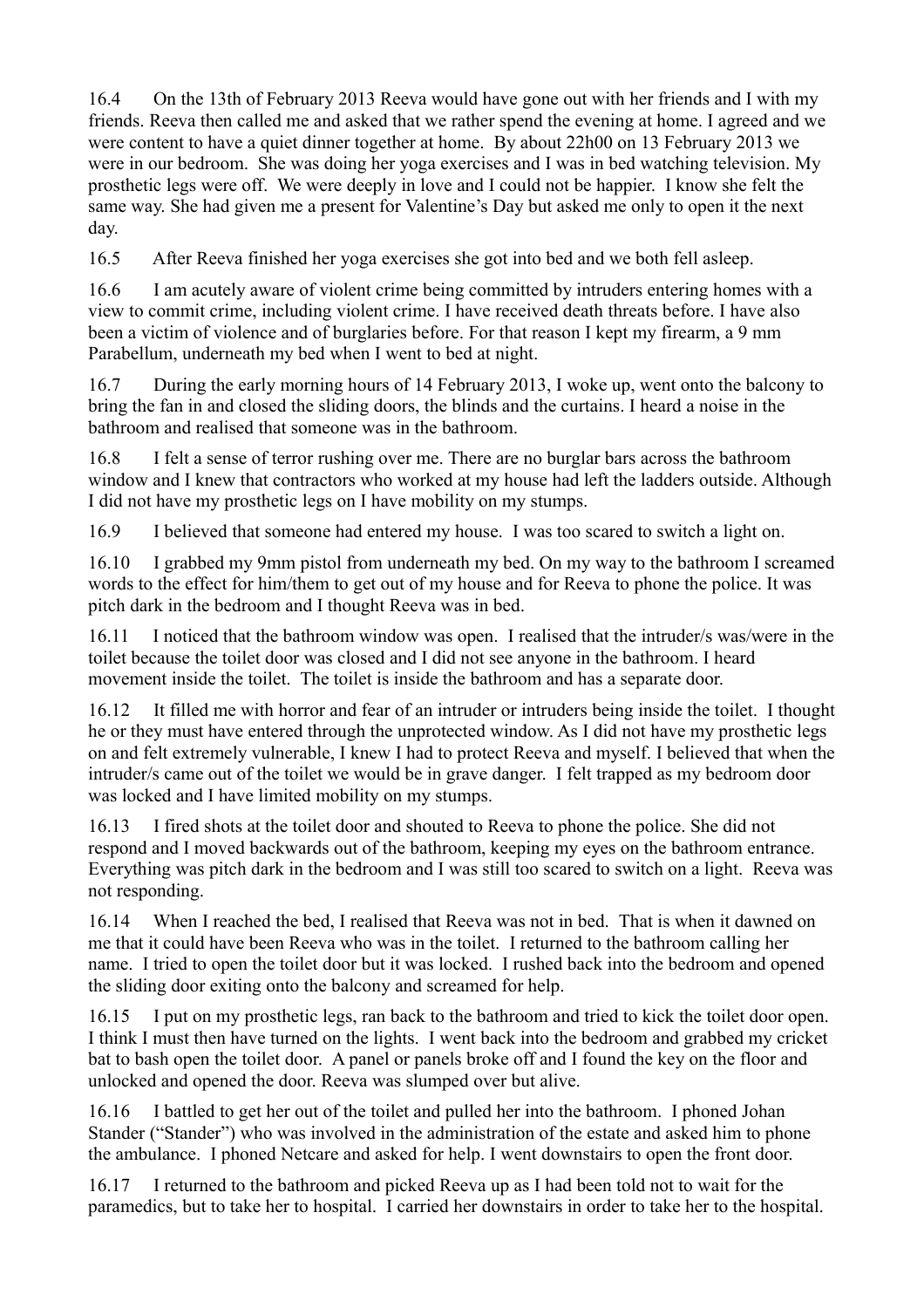On my way down Stander arrived. A doctor who lives in the complex also arrived. Downstairs, I tried to render the assistance to Reeva that I could, but she died in my arms.

16.18 I am absolutely mortified by the events and the devastating loss of my beloved Reeva. With the benefit of hindsight I believe that Reeva went to the toilet when I went out on the balcony to bring the fan in. I cannot bear to think of the suffering I have caused her and her family, knowing how much she was loved. I also know that the events of that tragic night were as I have described them and that in due course I have no doubt the police and expert investigators will bear this out.

#### FLIGHT RISK

17. I will stand my trial should it proceed against me. I am a well-known international athlete and there is no possibility that I will even think of not standing my trial should there be one. I trust the South African legal system and that the facts will show that I did not murder Reeva.

18. In order to persuade the above Honourable Court that I should be released on bail, I provide the following additional facts and information in terms of Section 60 of the Act.

AD SECTION 60(4)(a), READ WITH SECTION 60(5) OF THE ACT

19. I do not know the identity of any witness upon whom the State will rely in order to attempt to prove a case against me. In any event, I have no intention to interfere with any witnesses as I have no cause to do so and I undertake not to do so.

20. I maintain good relationships with people and I bear no grudges against anyone.

21. As previously stated, I have no previous convictions and I have not been released on bail pending any charges.

22. I am not disposed to violence.

AD SECTION 60(4), READ WITH SECTION 60(6) OF THE ACT

23. I respectfully submit that the facts set out above support my contention that I do not constitute a flight risk.

24. I have two South African passports, the one is full. I need my passport to compete overseas but I am willing to surrender the passports to the investigating officer should it be a condition of bail. I am not in possession of any other travel documents and undertake not to apply for such documentation pending the finalisation of these proceedings.

25. After the shooting I did not attempt to flee. Rather, I accepted Stander would contact the police, and I remained at the scene.

26. I will be able to raise an appropriate amount to post as bail.

AD SECTION 60(4), READ WITH SECTION 60(7) OF THE ACT

27. I have no knowledge of any evidentiary material which may exist with regard to the allegations levelled against me. In any event, I believe that whatever such evidence may be, it is in the possession of the police; it is safely secured and I do not have access thereto. I undertake not to interfere with any further investigations.

28. I am not sure which witnesses the State will rely upon in order to attempt to prove its case against me. Nonetheless, I undertake not to communicate with any witness, whoever he or she may be, and any other persons whose names may appear on a list of "State witnesses", to be provided by the State.

29. My continued incarceration can only prejudice me and creates no benefit to the State.

AD SECTION 60(4)(e), READ WITH SECTION 60(8A)

30. I respectfully submit that should I be released on bail, my release shall not disturb the public order or undermine the proper functioning of the criminal justice system.